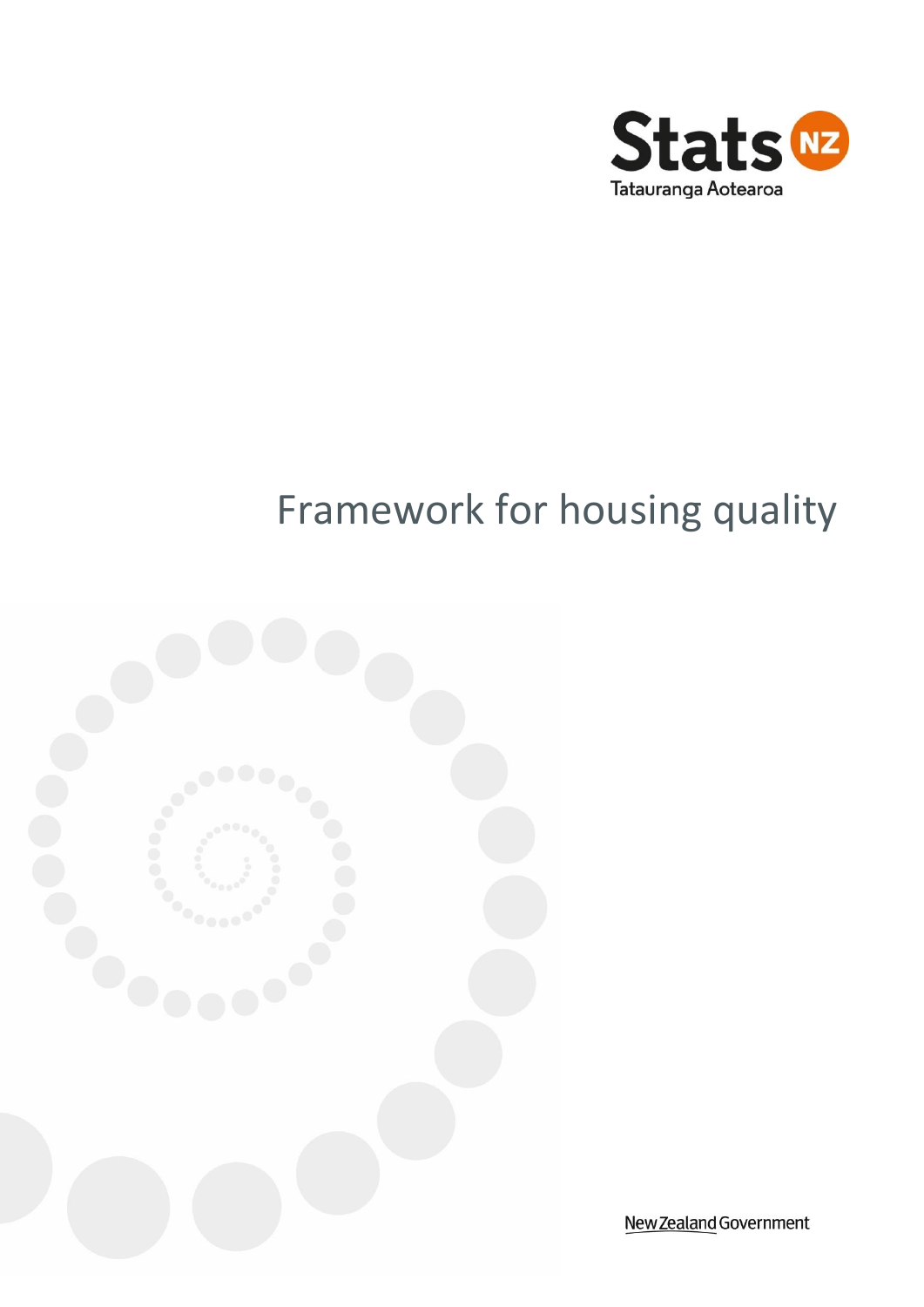

[See Copyright and terms of use f](http://www.stats.govt.nz/about_us/about-this-site/copyright-terms-of-use.aspx)or our copyright, attribution, and liability statements.

**Citation** Stats NZ (2019). *Framework for housing quality*. Retrieved fro[m www.stats.govt.nz.](http://www.stats.govt.nz/)

ISBN 978-1-98-858327-3 (online)

**Published in June 2019 by** Stats NZ Tatauranga Aotearoa Wellington, New Zealand

**Contact** Stats NZ Information Centre: [info@stats.govt.nz](https://mako.wd.govt.nz/otcsdav/nodes/71364200/info%40stats.govt.nz) Phone toll-free 0508 525 525 Phone international +64 4 931 4600

[www.stats.govt.nz](http://www.stats.govt.nz/)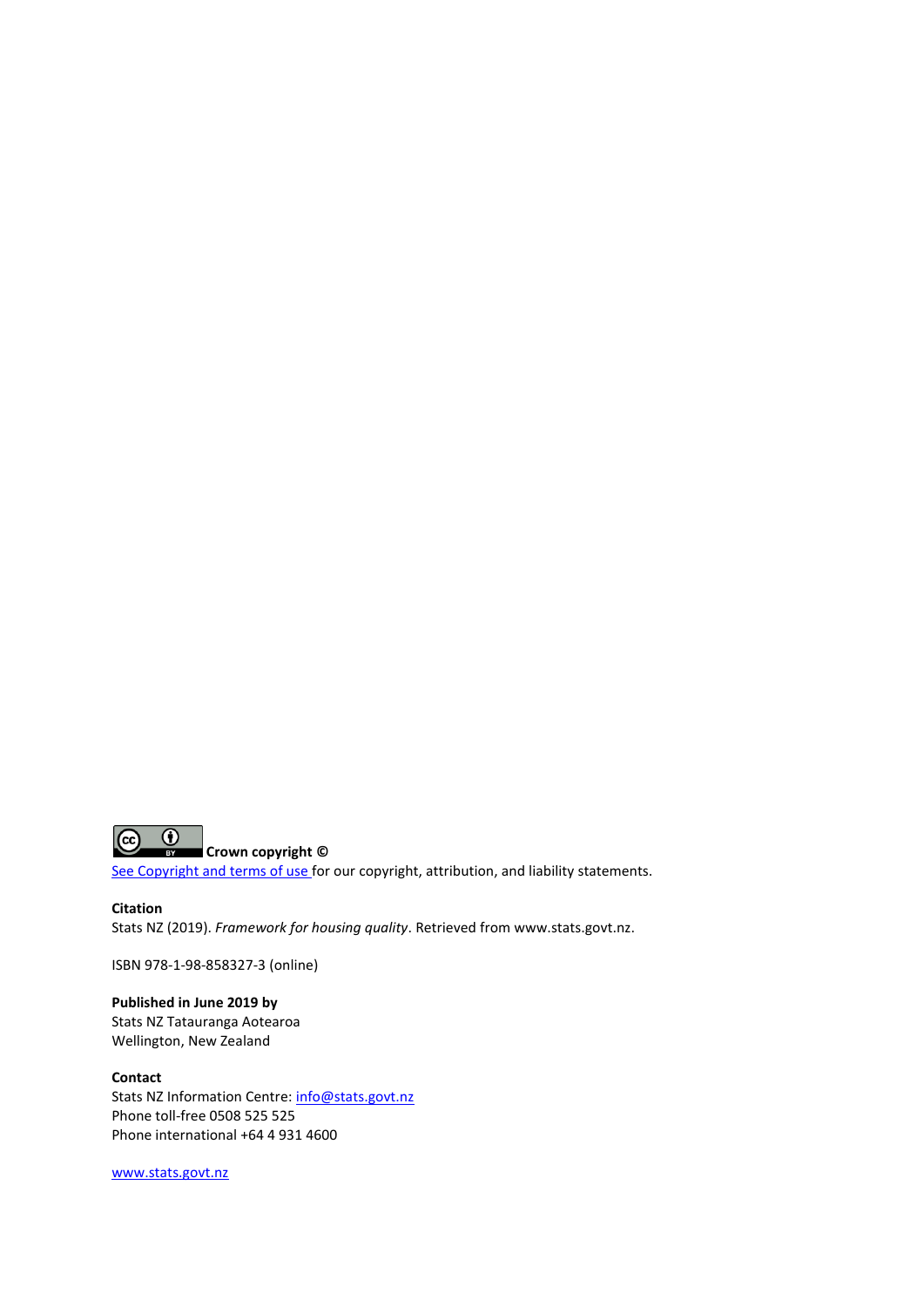## **Contents**

## <span id="page-2-0"></span>Acknowledgement

*Framework for housing quality* has been developed as part of a co-design project led by Stats NZ, working with the Ministry of Business, Innovation and Employment (MBIE), the Ministry of Housing and Urban Development (HUD), and the Building Research Association of New Zealand (BRANZ). Māori advisors and other stakeholders, including government agencies and non-government organisations, were consulted over the course of this project. This publication draws from extensive research, consultation, and the working group's findings from the public consultation held in October 2018.

Stats NZ would like to thank all the agencies, organisations, and the public for your participation. Your feedback and suggestions have been instrumental in this project.

This document was produced by the Data and Statistical Standards section of Stats NZ. For further information please contact [classifications@stats.govt.nz](mailto:classifications@stats.govt.nz)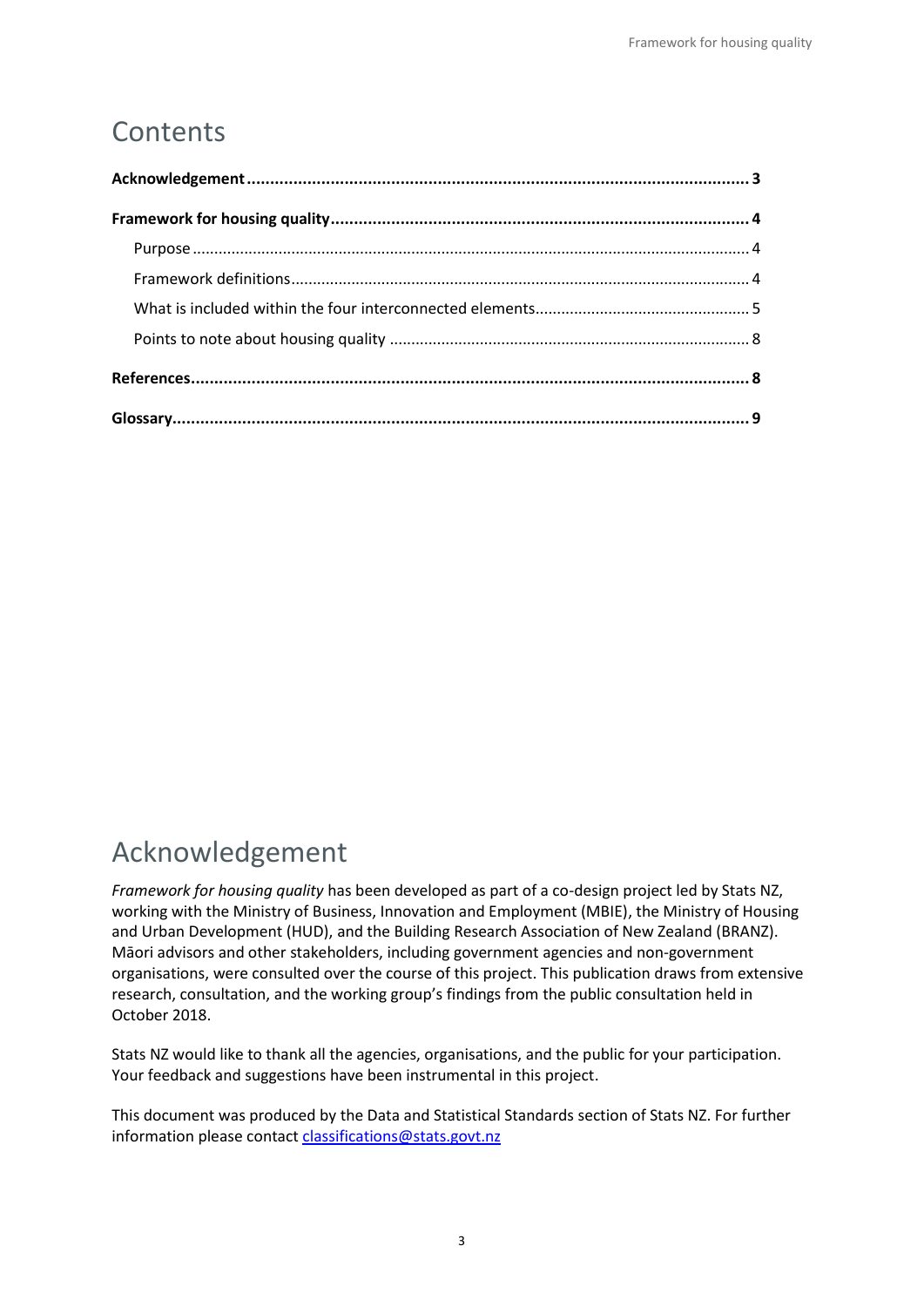## <span id="page-3-0"></span>Framework for housing quality

## <span id="page-3-1"></span>**Purpose**

*Framework for housing quality* outlines the components, related definitions, and scope of the concept of housing quality. Currently there is no official statistic measuring housing quality in Aotearoa New Zealand. Developing a definition and conceptual framework is the first step in helping address that information gap.

A topic like housing quality is broad enough to encompass a number of interrelated aspects and dimensions, so a narrow definition would be insufficient. In such cases, we often use a framework to capture an agreed way of thinking about the topic in question.

Frameworks are a good way of mapping out a topic – collating, describing, and defining all its different parts.

In the data system, frameworks play a crucial role in developing measures, but they should be broad enough to encompass all the different aspects of a topic, even if not all of them can be easily measured.

## <span id="page-3-2"></span>**Framework definitions**

The framework for housing quality covers four interconnected elements: housing habitability, housing functionality, environmental sustainability, and social and cultural sustainability.

## **Conceptual framework for housing quality**

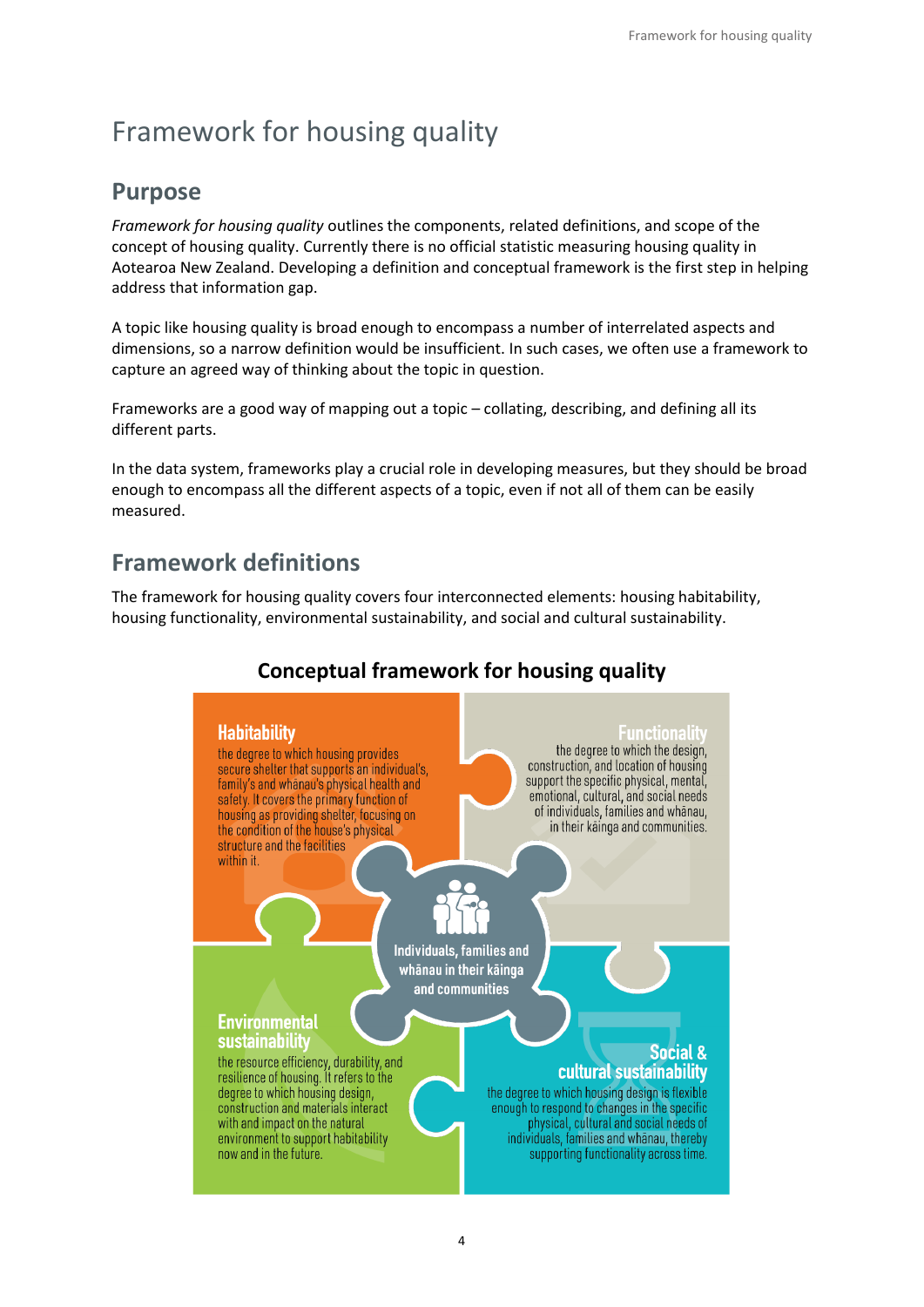Definitions for housing quality and the four interconnected elements of housing quality are provided below.

## **Defining housing quality**

**Housing quality –** the degree to which housing provides a healthy, safe, secure, sustainable, and resilient environment for individuals, families, and whānau to live in and to participate within their kāinga, natural environment, and communities.

## **Defining the four elements of housing quality**

**Housing habitability –** the degree to which housing and its location provide a physically safe, physically secure, and physically healthy environment. It relates to the design, construction, materials, and service provision of a house and to how well it has been built and maintained. Habitability covers the primary function of housing as providing shelter, focusing on the condition of the house's physical structure and the facilities within it.

**Environmental sustainability –** the degree to which housing design, construction, and materials interact with and impact on the natural environment to support habitability now and in the future. This includes resilience to climate impacts such as sea level rise, temperature rise, droughts, and extreme weather events. Environmental sustainability focuses on the resource efficiency, durability, and resilience of housing.

**Housing functionality –** the degree to which the design, construction, and location of housing support the specific physical, mental, emotional, cultural, and social needs of individuals, families, and whānau in their kāinga and communities.

**Social and cultural sustainability –** the degree to which housing design is flexible enough to respond to changes in the specific physical, cultural, and social needs of individuals, families, and whānau, thereby supporting functionality across time.

## <span id="page-4-0"></span>**What is included within the four interconnected elements**

Aspects of the four interconnected elements of housing quality are described in detail below. It is important to remember that while these elements are described separately, they are all interrelated. Housing habitability and housing functionality are related to how the house is currently functioning. The sustainability aspects apply to how the dwelling functions now and into the future, and how it interacts with the social, economic, and natural landscapes of Aotearoa New Zealand. Other aspects that relate across all four elements are discussed at the end of this framework. These include location, the concept of 'liveability', and how an individual's circumstances impact on housing.

## **Housing habitability**

## **Physically safe**



Housing provides a physically safe environment when it has a sound structure of physically safe materials reasonably resilient to natural hazards (such as extreme weather) and is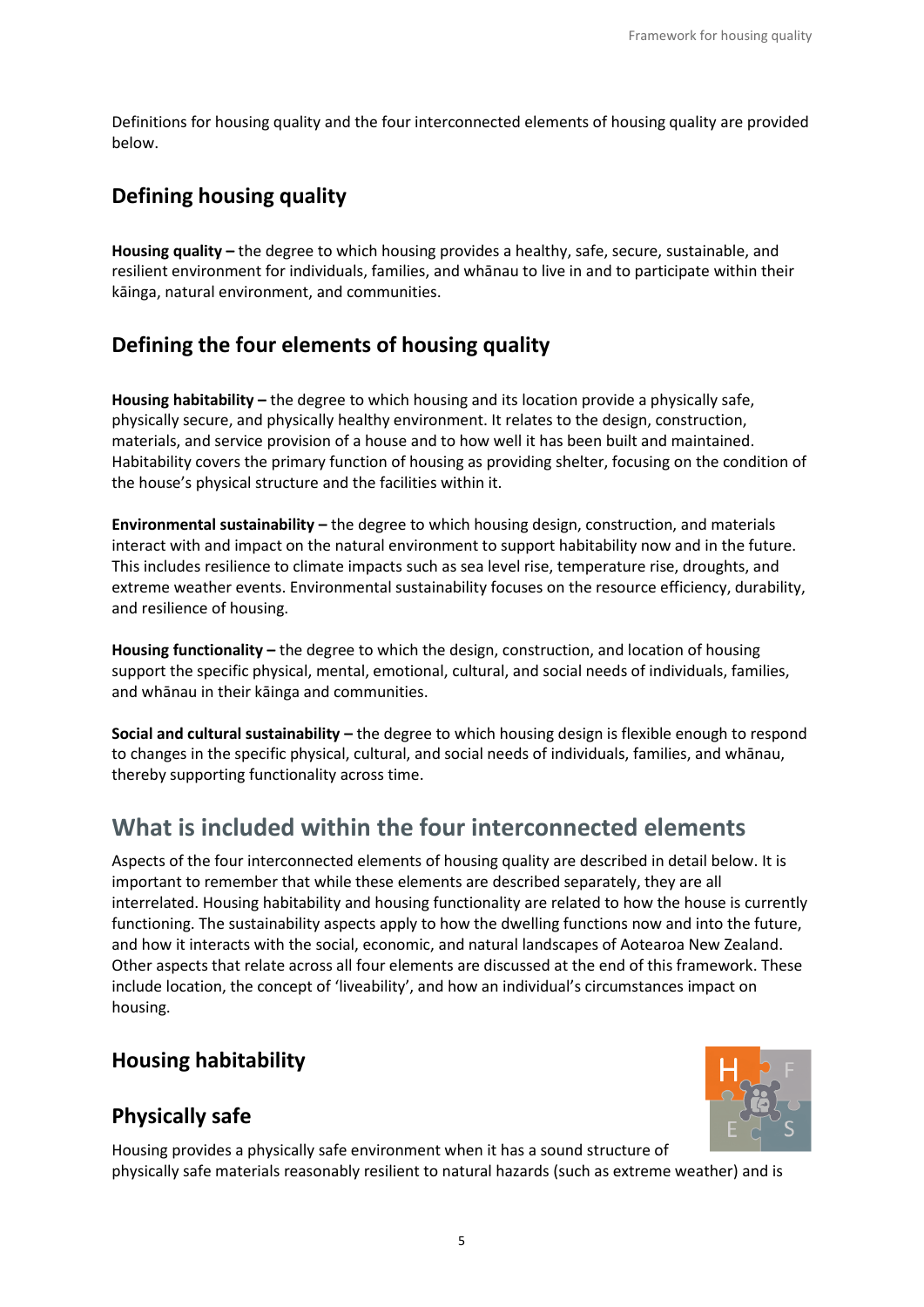free from material hazards or hazards that may cause accidents. This includes adequate smoke alarms and escape routes. The location of the house should be free from avoidable hazards.

#### **Physically secure**

Housing provides a physically secure environment if it is designed to deter crime and offers reasonable protection from intruders. For instance, the physical structure can be made secure through the ability to lock doors. The orientation of houses and placement of windows overlooking the street can also provide informal surveillance that can help deter crime.

#### **Physically healthy**

Housing provides a physically healthy environment if it has drinkable water, including hot and cold water supplies; facilities for personal hygiene and laundering, food preparation and prevention of contamination, and waste water treatment; access to safe and efficient sources of energy and heat; access to natural and artificial light; protection from noise transmission; and protection from cold, dampness and mould, indoor pollutants, and excess heat.

## **Environmental sustainability**

#### **Aspects of housing design and construction**

Environmental sustainability includes measurable aspects of housing design and construction. These include the building envelope and services within it, including

materials, energy, water, and indoor environment (thermal comfort, indoor air quality, lighting, and acoustics).

#### **Responsiveness to climate and environment**

Responsiveness to climate is how responsive the building envelope is to the climate (different weather events). This includes the efficiency of energy and water use, the limited use of finite resources, and minimising the use of hazardous substances that could affect the environment.

#### **Facilitation of sustainable living**

Facilitation of sustainable living is the ability of people to live sustainably within the home and within their community. This includes factors such as a house's orientation on the site, access to solar gain, shading, heat and energy generation, adequate space for recycling and composting, and suitability for rainwater collection. This also includes the sustained health of neighbouring ecosystems.

#### **Other considerations of environmental sustainability**

The durability of the materials, their resilience to climate change, and the resilience of the housing site are also part of environmental sustainability.

## **Housing functionality**

Housing functionality may vary according to cultural background, family situation, and physical, spiritual, and emotional needs.





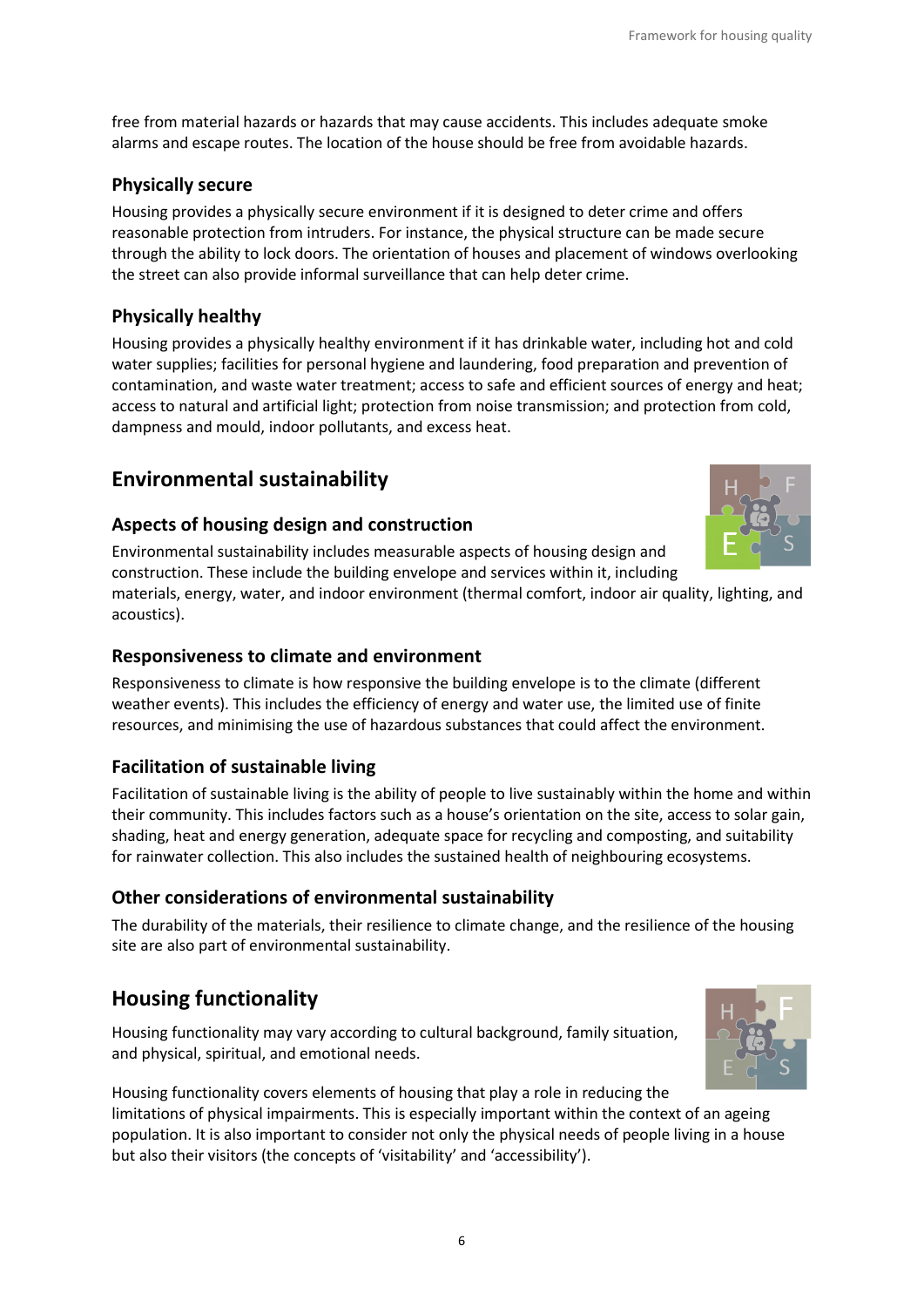The components of housing functionality are described below. Whilst described separately, they work together to support and ensure wellbeing.

Subcomponents that reflect the needs of specific groups could be added to complement the overall concept and be developed by or in conjunction with these groups.

#### **Specific cultural and spiritual participation**

Specific cultural and spiritual participation refers to the extent to which housing supports cultural and spiritual needs. This can include the design of the house, such as the ability to have flexible spaces to accommodate visitors. It can also include the extent to which the location allows for cultural connection and support.

#### **Social participation**

Social participation refers to the extent to which housing and its location enable access to social support networks and interaction within the local community.

#### **Economic participation**

Economic participation is about how the location allows for access to employment.

#### **Connectivity**

Connectivity is about access to transport, services, and the environment, including health services, education, employment, food sources, green spaces such as parks, and blue spaces such as beaches. Connection with the environment is important for mental and physical wellbeing. For Māori and other cultures this can also refer to access to traditional food sources and other aspects of culture that relate to the physical environment.

#### **Specific physical, sensory, and cognitive needs**

Specific physical, sensory, and cognitive needs concern the extent to which housing design supports individual physical needs.

#### **Specific emotional and mental health needs**

Specific emotional and mental health needs concern the extent to which housing supports and provides for emotional and physical wellbeing. This is closely tied to housing habitability and social and cultural participation, and connectivity.

### **Social and cultural sustainability**

Social and cultural sustainability relates to the adaptability and flexibility of housing to meet changing living needs and circumstances, for example different life stages and cultures. It recognises that the life of a house can be very long, and over that time it is likely to accommodate a range of individuals from different backgrounds



and with different needs. For example, social and cultural sustainability includes housing with accessibility for all ages, design and construction to facilitate future modification, or thoughtful design with spaces that can be adapted to different functions. This also includes access to and provision for sustainable transport options to support connectivity and participation beyond the living environment.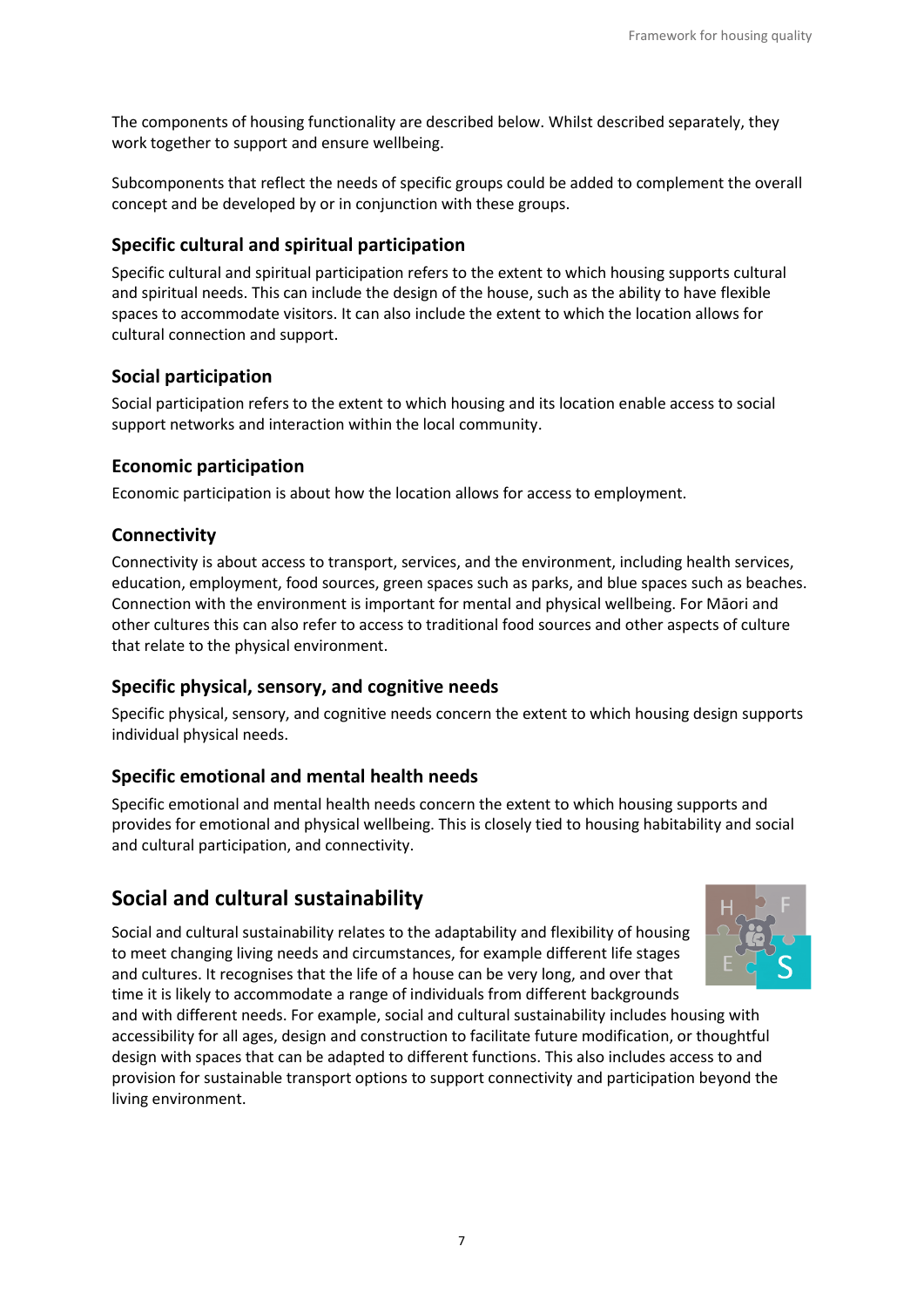## <span id="page-7-0"></span>**Points to note about housing quality**

### **Location**

Location (where the house is situated) is an important part of all four elements but may interact with them in different ways.

For housing habitability, the location of a house may be an essential part of safety. The house may be located away from things that could affect the safety of the occupants, such as the threat of natural disasters.

The interaction between location and habitability can also affect health and wellbeing. For example, proximity to busy roads and exposure to heavy traffic can result in exposure to noise, stress, and pollutants.

Location can also be linked with environmental sustainability. For example, location can determine whether the house has access to sun. Sunlight can provide a house with natural light, warmth, and a renewable energy source.

Location can also affect people's ability to access services, employment, and green spaces. Whether an area has easy access to public transport, cycleways, and walkways can be important in terms of both environmental sustainability (potential reduction of carbon emissions) and social and cultural sustainability (meaning that people are less reliant on private cars for transport).

### **Liveability**

Liveability is a similar concept to housing habitability, however liveability is broader and includes aspects such as pleasantness and neighbourliness that are not covered by this framework.

## **Individual's impact on housing**

The occupants' personal circumstances, tenure type, behaviour, knowledge, and skills may support or compromise the ability of the house to provide a quality environment now and into the future. For example, the occupants' financial ability to heat the home to a minimum 18°C (the World Health Organization's minimum recommended temperature for any occupied area of the home) or undertake routine maintenance.

## <span id="page-7-1"></span>References

Stats NZ (2018). *[International and national definitions and frameworks for housing quality](https://www.stats.govt.nz/assets/Uploads/Consultations/Developing-a-definition-for-housing-quality-Consultation/international-and-national-definitions-and-frameworks-for-housing-quality.pdf)*. Retrieved from [www.stats.govt.nz.](www.stats.govt.nz)

Stats NZ (2019). *[Housing quality: Findings from public consultation October 2018](https://www.stats.govt.nz/assets/Uploads/Consultations/Housing-quality-findings-from-public-consultation-october-2018/Housing-quality-Findings-from-public-consultation-October-2018.pdf)*. Retrieved from [www.stats.govt.nz.](www.stats.govt.nz)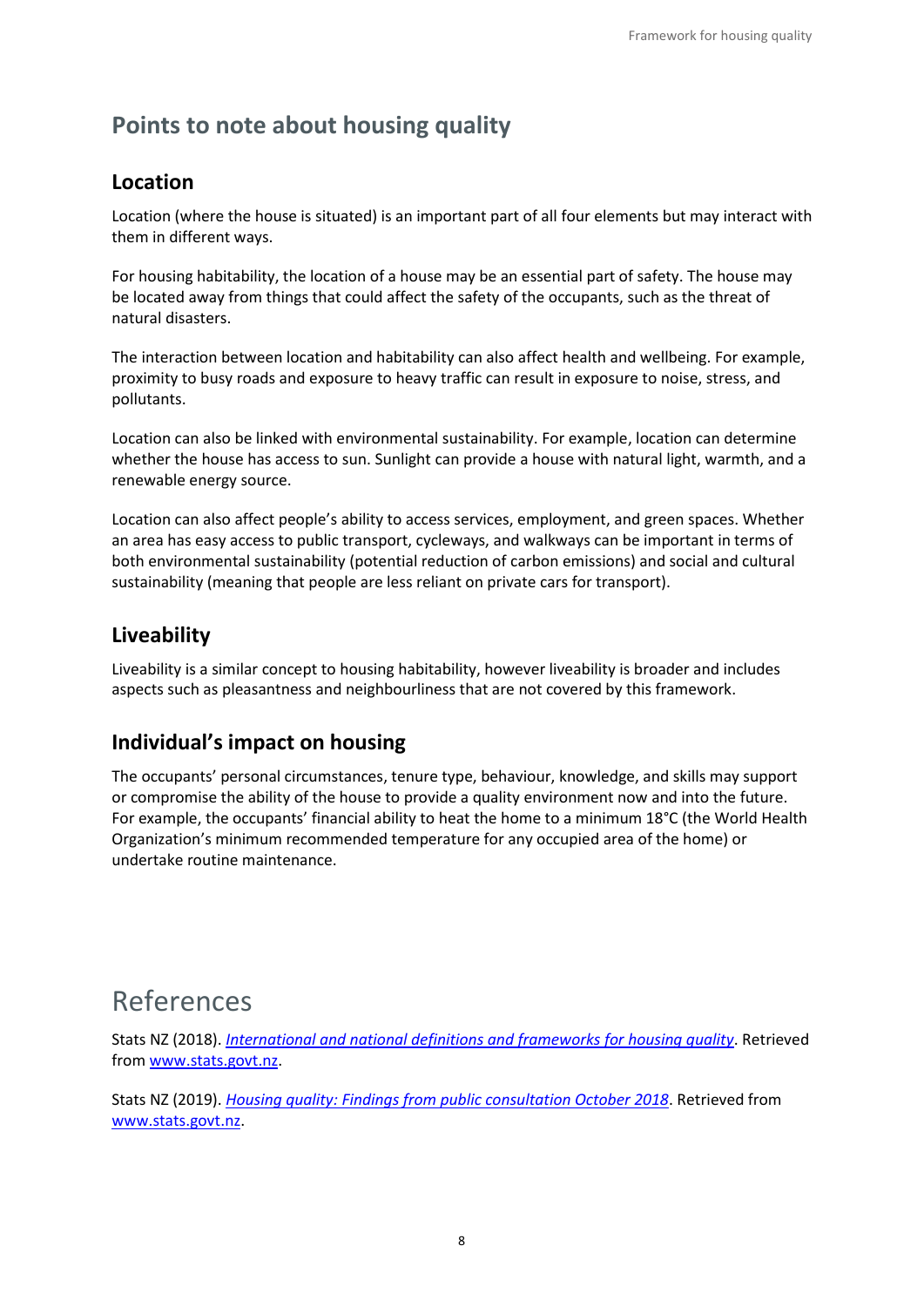## <span id="page-8-0"></span>Glossary

**Accessibility:** Refers to the design of a house so that it is accessible to residents with different physical needs (for example, those with mobility limitations or wheelchair users).

**Blue space:** Natural areas that are based around water, such as lakes, rivers, beaches, and coastal areas.

#### **Building:** see Dwelling

**Building envelope:** The entire exterior surface of a building, including foundations, walls, doors, and windows that encloses or envelops the space within.

**Cultural participation:** Cultural participation covers a range of activities and can be broken down into 'passive' and 'active'. For example, passive participation includes activities such as going to a park, a concert, or to the movies. Active cultural participation includes activities such as taking part in dance and theatre, making films, knitting, and creative writing.

**Dwelling:** A dwelling means any building or structure, or part thereof, that is used (or intended to be used) for the purpose of human habitation. It can be of a permanent or temporary nature and includes structures such as houses, motels, hotels, prisons, motor homes, huts, and tents. There can be more than one dwelling within a building, such as an apartment building, where each apartment or unit is considered to be a separate dwelling.

**Environmental sustainability:** The degree to which housing design, construction, and materials interact with and impact on the natural environment to support habitability now and in the future. This includes resilience to climate impacts such as sea level rise, temperature rise, droughts, and extreme weather events. Environmental sustainability focuses on the resource efficiency, durability, and resilience of housing.

**Framework:** Represents an agreed way of thinking about or mapping a topic. A framework describes the topic's scope and provides definitions for aspects that relate to the topic. Frameworks support consistent collection and reporting of information.

**Green space:** Land that is partly or completely covered with grass, trees, shrubs, or other vegetation. Green space includes parks, community gardens, and cemeteries. Green spaces are set apart for recreational or aesthetic purposes in an otherwise urban environment.

#### **House:** see Dwelling

**Housing functionality:** The degree to which the design, construction, and location of housing support the specific physical, mental, emotional, cultural, and social needs of individuals, families, and whānau in their kāinga and communities.

**Housing habitability:** The degree to which housing and its location provide a physically safe, physically secure, and physically healthy environment. It relates to the design, construction, materials, and service provision of a house and to how well it has been built and maintained. Habitability covers the primary function of housing as providing shelter, focusing on the condition of the house's physical structure and the facilities within it.

**Housing quality:** The degree to which housing provides a healthy, safe, secure, sustainable, and resilient environment for individuals, families, and whānau to live in and to participate within their kāinga, natural environment, and communities.